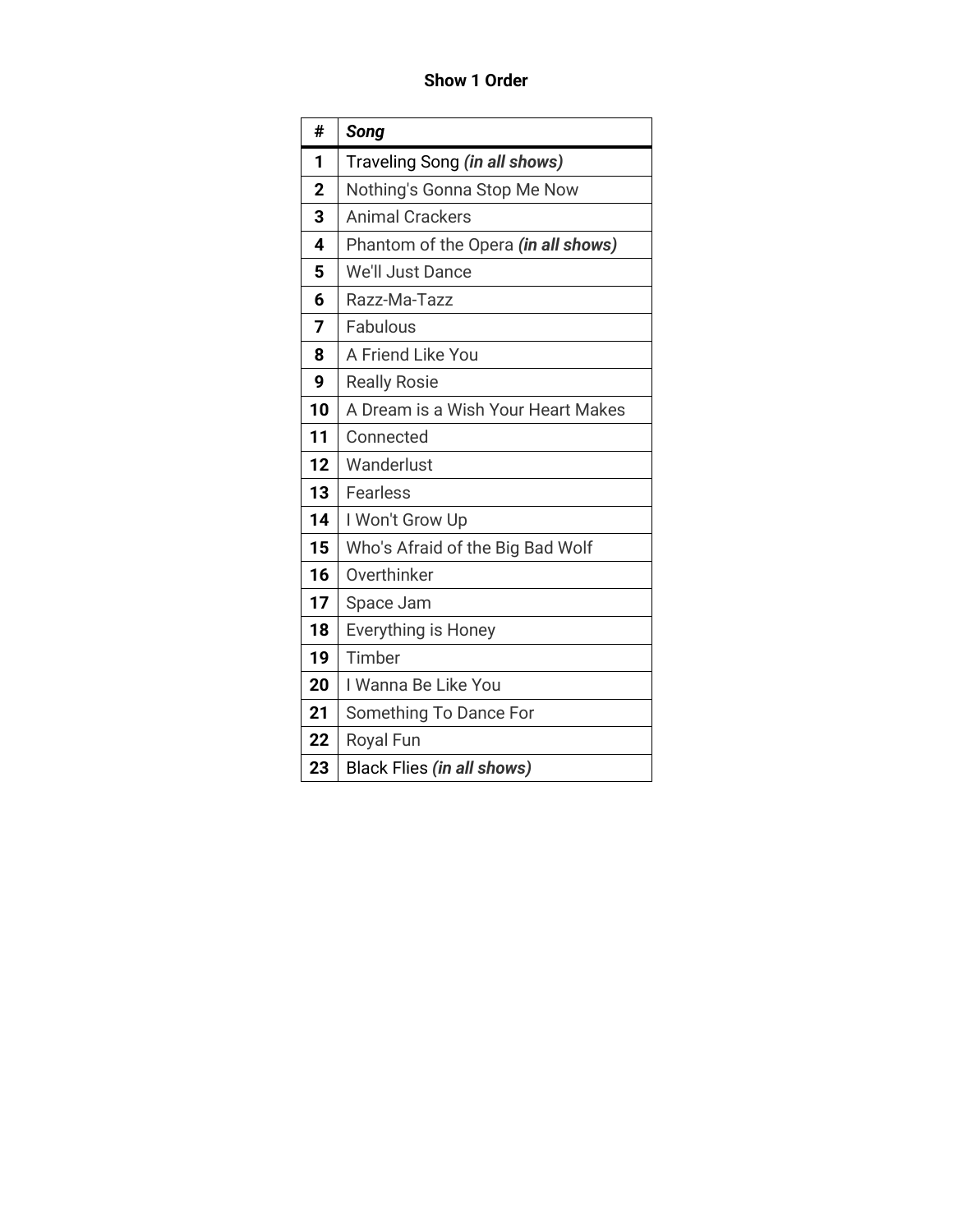**Show 2 Order**

| #              | Song                                   |
|----------------|----------------------------------------|
| 1              | Black Flies (in all shows)             |
| $\overline{2}$ | <b>Stay Alive</b>                      |
| 3              | Salute                                 |
| 4              | Tightrope (in shows 2 & A)             |
| 5              | <b>Lilac Waltz</b>                     |
| 6              | 2019                                   |
| 7              | Up, Up, and Away                       |
| 8              | Welcome to the Jungle                  |
| 9              | If I Had My Way                        |
| 10             | Come Together                          |
| 11             | <b>Court Ball Waltz</b>                |
| 12             | Don't Let Me Be Misunderstood          |
| 13             | Crown Up                               |
| 14             | The Second Waltz (in shows 2 & 3)      |
| 15             | Where the Lost Things Go               |
| 16             | Itching on a Photograph                |
| 17             | So This is Love                        |
| 18             | La Bayadere: Parrot Dance              |
| 19             | The Curse                              |
| 20             | Phantom of the Opera (in all shows)    |
| 21             | Ain't Got No Reason                    |
| 22             | Clearing, Dawn, Dance (in shows 2 & 3) |
| 23             | That's Good                            |
| 24             | Valse Royale                           |
| 25             | Andantino (in shows 2 & 3)             |
| 26             | Rainbow                                |
| 27             | Circus                                 |
| 28             | Sir Duke                               |
| 29             | Babylon                                |
| 30             | Oct 33                                 |
| 31             | Think                                  |
| 32             | Traveling Song (in all shows)          |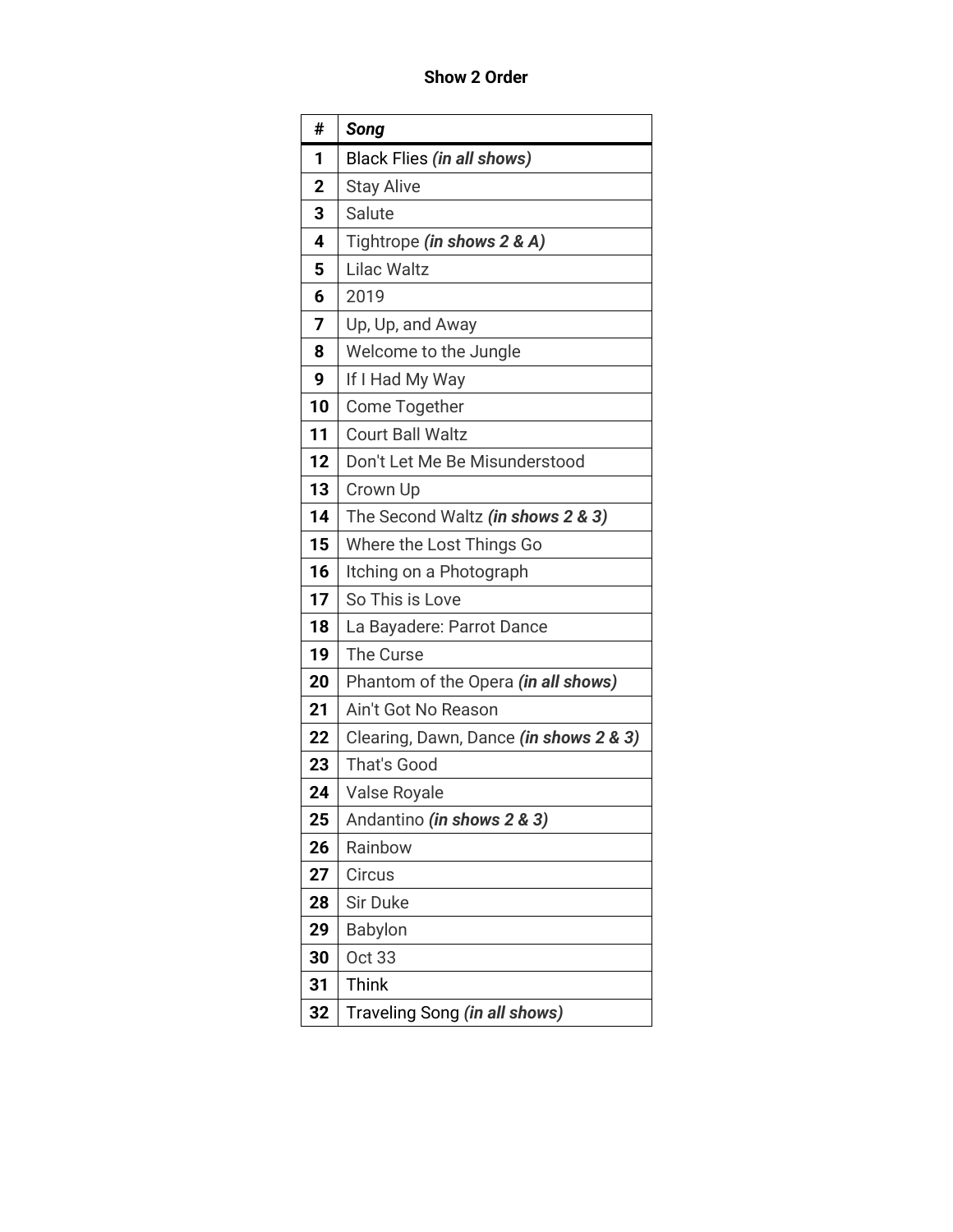## **Show 3 Order**

| #              | Song                                   |
|----------------|----------------------------------------|
| 1              | <b>Finesse</b>                         |
| $\overline{2}$ | Conquered                              |
| 3              | Poesia de la Oscuridad                 |
| 4              | Tonight                                |
| 5              | Black Flies (in all shows)             |
| 6              | Puttin' on the Ritz                    |
| 7              | Welcome to the Jungle                  |
| 8              | Wishing                                |
| 9              | Clearing, Dawn, Dance (in shows 2 & 3) |
| 10             | Paquito                                |
| 11             | Survivor                               |
| 12             | Spinnin' Around                        |
| 13             | Our Own House                          |
| 14             | Andantino (in shows 2 & 3)             |
| 15             | <b>Gangsta's Paradise</b>              |
| 16             | Intermission                           |
| 17             | Suspicion                              |
| 18             | 305                                    |
| 19             | Turn it All Around                     |
| 20             | Some Days You Gotta Dance              |
| 21             | Don't Let Me Be Misunderstood          |
| 22             | Jazz Waltz                             |
| 23             | The Second Waltz (in shows 2 & 3)      |
| 24             | All of You                             |
| 25             | <b>New Dorp New York</b>               |
| 26             | Attention                              |
| 27             | Phantom of the Opera (in all shows)    |
| 28             | <b>Growing Up</b>                      |
| 29             | How Does it Feel                       |
| 30             | Traveling Song (in all shows)          |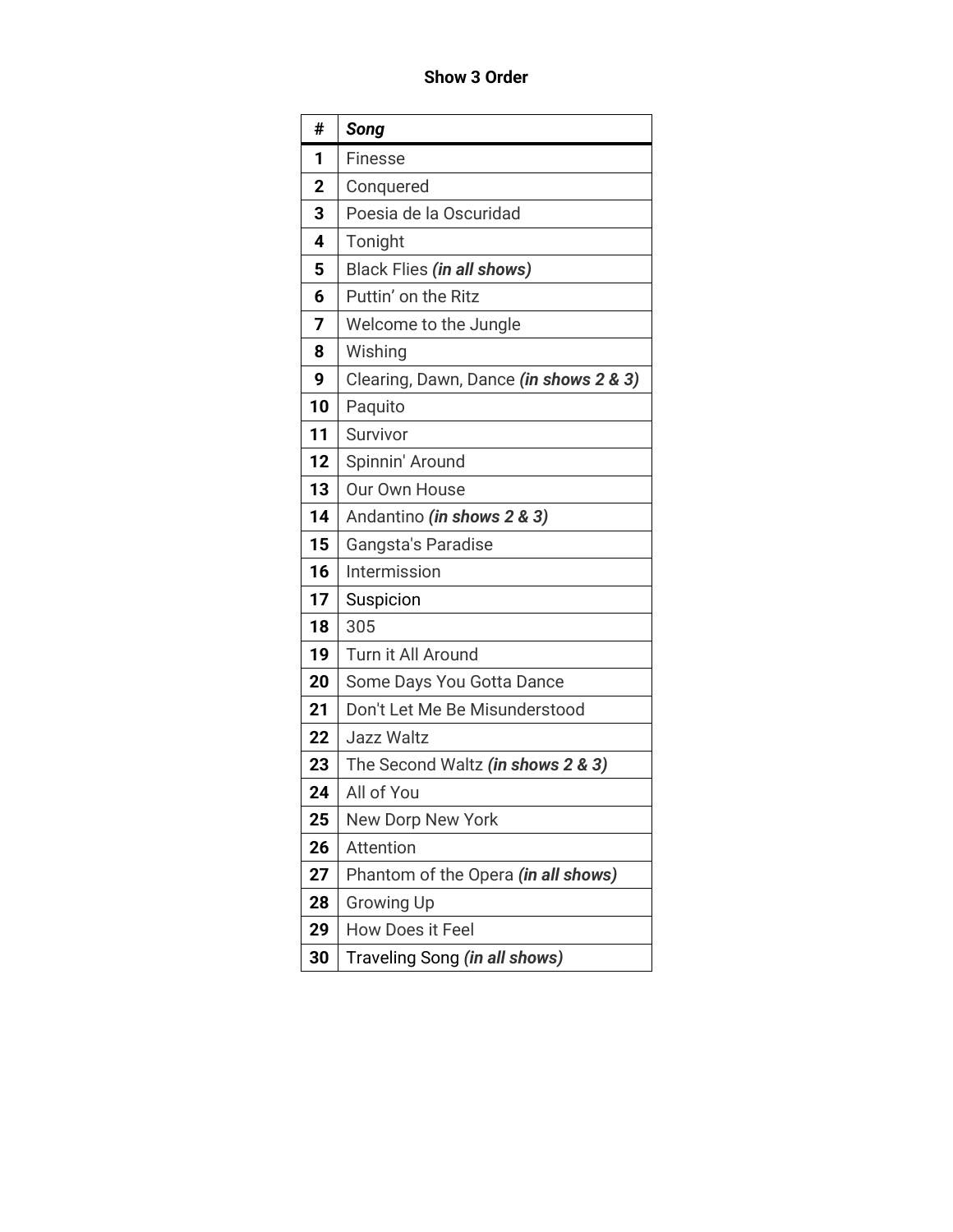## **Show A Order**

| #              | <b>Song</b>                   |
|----------------|-------------------------------|
| 1              | Black Flies (in all shows)    |
| $\overline{2}$ | Sheesh                        |
| 3              | Friend Like Me                |
| 4              | <b>Every Little Star</b>      |
| 5              | Spoonful of Sugar             |
| 6              | <b>Be Kind</b>                |
| 7              | It Runs Through Me            |
| 8              | <b>Feel The Heat</b>          |
| 9              | Paquito                       |
| 10             | All For One                   |
| 11             | La Prision                    |
| 12             | <b>Upside Down</b>            |
| 13             | Cha Cha Heels                 |
| 14             | Bajo Cero                     |
| 15             | We Know the Way               |
| 16             | Phantom of the Opera          |
| 17             | Whistle While You Work        |
| 18             | Traveling Song (in all shows) |